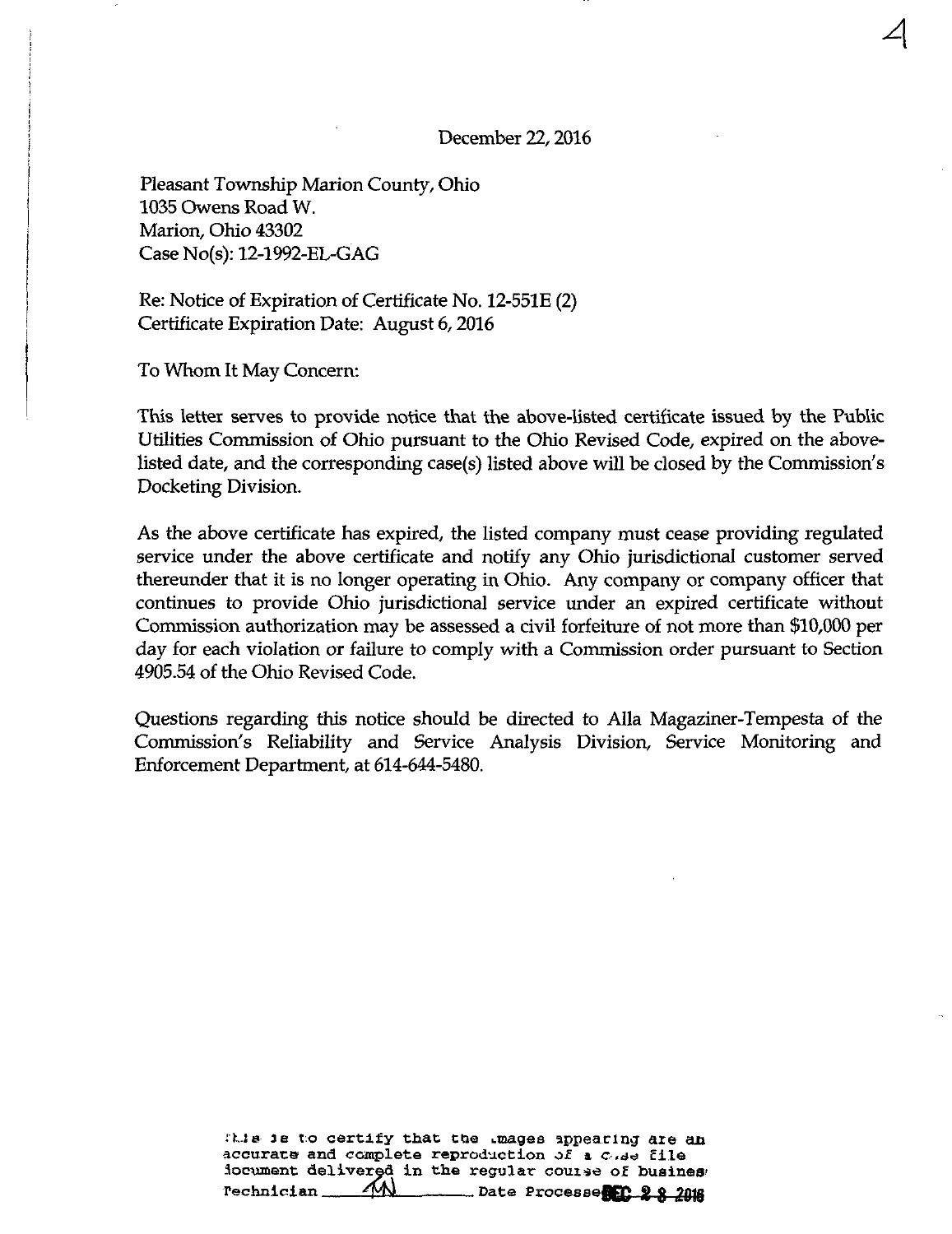# CRES AUTOMATIC CASE ACTION FORM

 $\ddot{\phantom{1}}$ 

 $\bar{\mathcal{L}}$ 

## Expired Certificate

Case No. 12-1992-EL-GAG

Date Sent: December 22, 2016

Date Certificate Expired: August 6, 2016

Company Name and Company Name d/b/a: Pleasant Township

#### Action Needed:



- **1 Close Case File, Case Withdrawn at Applicant's Request**
- $\boxtimes$  Close Case File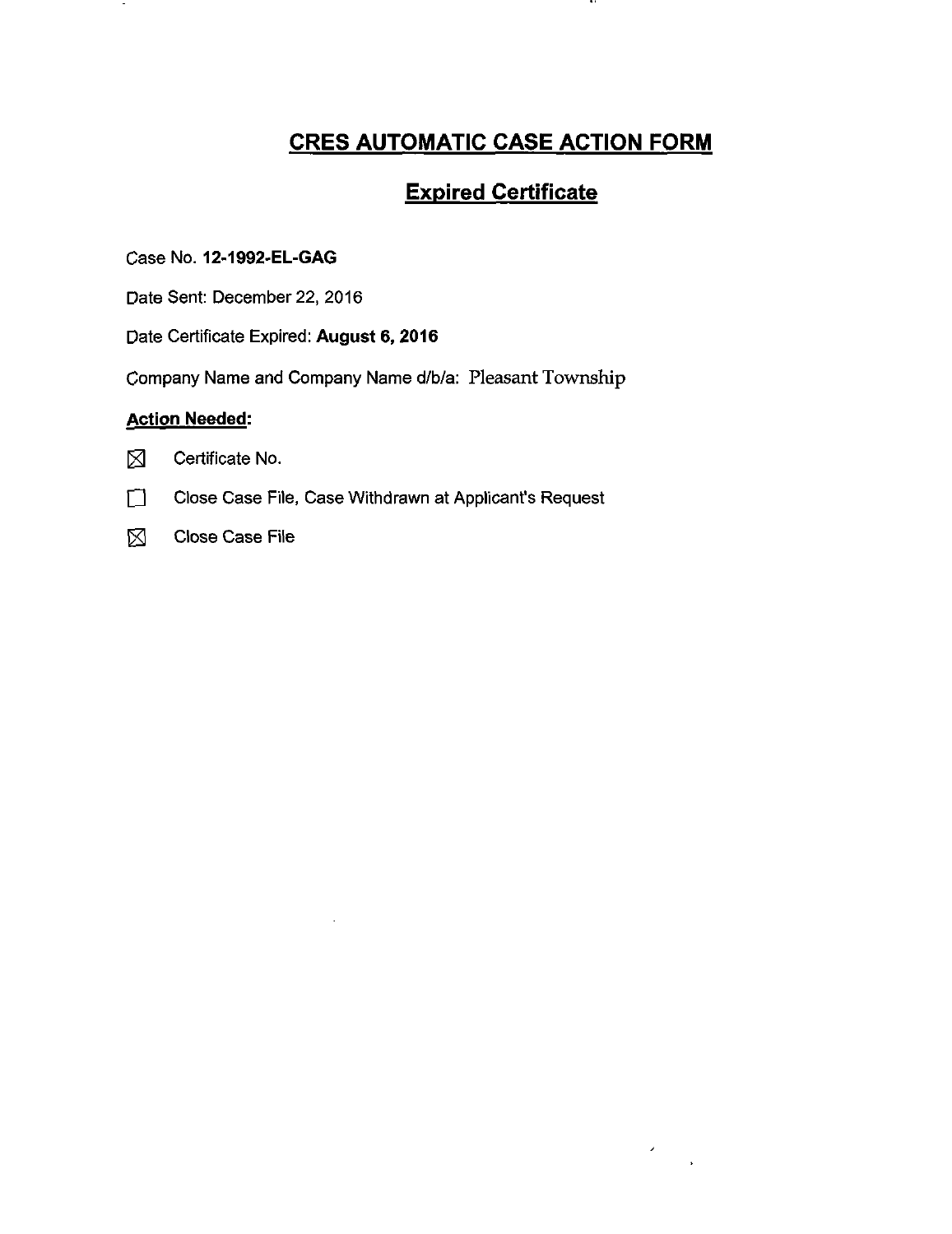| <b>CASE NUMBER:</b>                    | 12-1992-EL-GAG                       |  |
|----------------------------------------|--------------------------------------|--|
| <b>CASE DESCRIPTION:</b>               | PLEASANT TOWNSHIP MARION COUNTY OHIO |  |
| <b>DATE OF SERVICE:</b>                | 12/23/2016                           |  |
| 12/23/14<br><b>DOCUMENT SIGNED ON:</b> |                                      |  |
| Sign Here:                             |                                      |  |
|                                        |                                      |  |

## APPLICANT

### PARTY OF RECORD

#### **ATTORNEY**

PLEASANT TOWNSHIP BRENDA FARGO 1035 OWENS ROAD W MARION, OH 43302 Phone:740-389-6029

NONE

|      |                        | <b>ATTORNEY</b>                 |
|------|------------------------|---------------------------------|
|      | <b>PARTY OF RECORD</b> | <b>ATTORNEY</b>                 |
| none |                        | *Crawford, Kelli R Ms.          |
|      |                        | <b>FirstEnergy Solutions</b>    |
|      |                        | 341 White Pond Drive            |
|      |                        | <b>Akron, OH 44320</b>          |
|      |                        | Phone: 330-256-1054             |
|      |                        | Fax:330-315-8619                |
|      |                        | Email:krcrawford@fes.com        |
| none |                        | *Rich, Benjamin T Mr.           |
|      |                        | <b>FirstEnergy Solutions</b>    |
|      |                        | 341 White Pond Drive            |
|      |                        | <b>Akron, OH 44320</b>          |
|      |                        | Phone: 330-315-7395             |
|      |                        | Fax:330-777-6528                |
|      |                        | Email:brich@firstenergycorp.com |
| none |                        | *Corliss, Lyn Ms.               |
|      |                        | <b>FirstEnergy Solutions</b>    |
|      |                        | 341 White Pond Dr Bldg. B-2     |
|      |                        | Akron, OH 44320                 |
|      |                        | Phone: (330)315-7476            |
|      |                        | Fax:(330)315-7612               |
|      |                        |                                 |